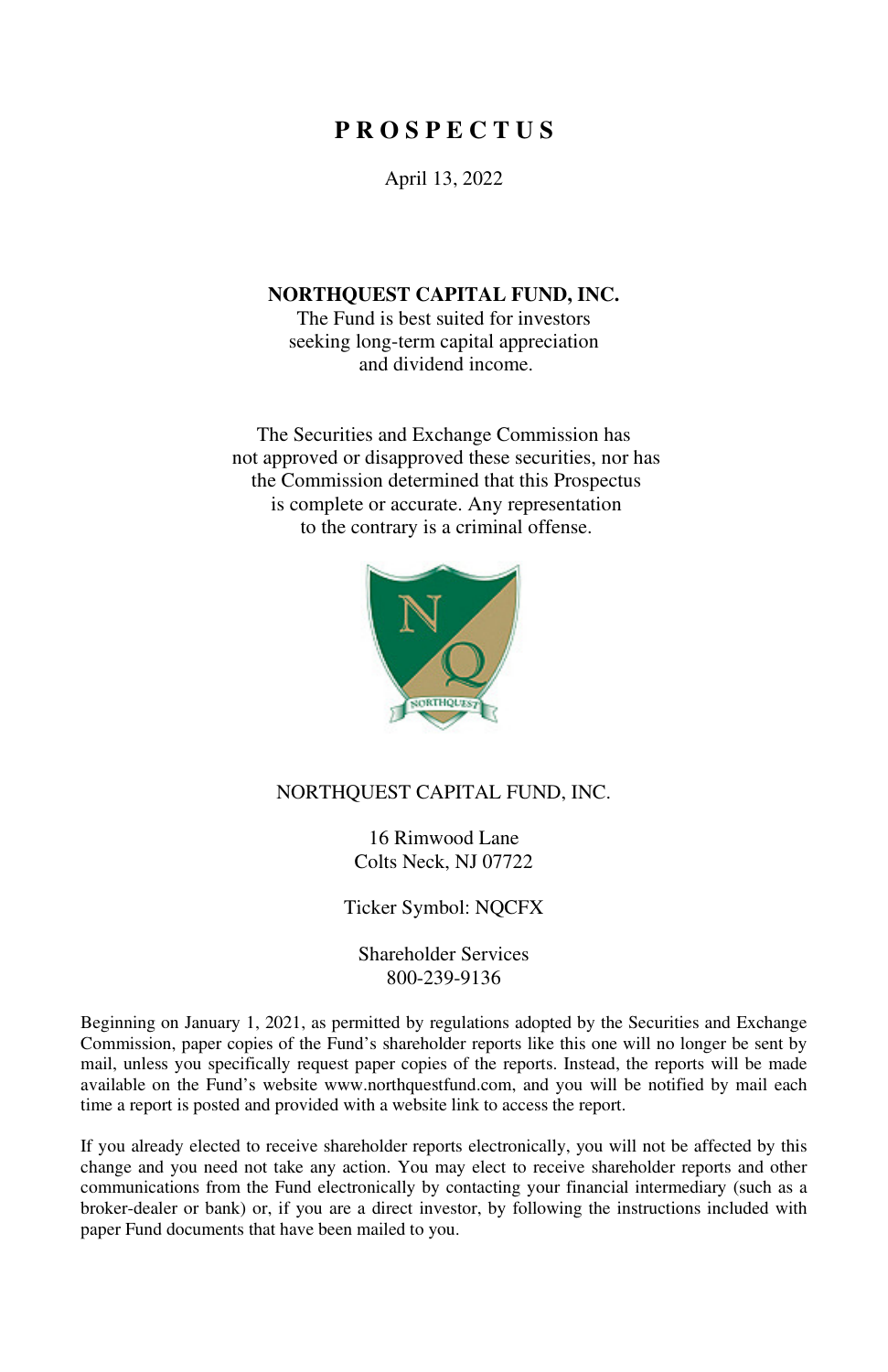# **TABLE OF CONTENTS**

| INVESTMENT OBJECTIVES, PRINCIPAL INVESTMENT STRATEGIES AND |  |
|------------------------------------------------------------|--|
| <b>RELATED RISKS</b>                                       |  |
|                                                            |  |
|                                                            |  |
| MANAGEMENT, ORGANIZATION AND CAPITAL STRUCTURE             |  |
|                                                            |  |
|                                                            |  |
|                                                            |  |
| CAPITAL STOCK                                              |  |
|                                                            |  |
|                                                            |  |
| PRICING OF FUND SHARES                                     |  |
|                                                            |  |
|                                                            |  |
| PURCHASE OF FUND SHARES                                    |  |
|                                                            |  |
|                                                            |  |
| REDEMPTION OF FUND SHARES                                  |  |
|                                                            |  |
|                                                            |  |
|                                                            |  |
| DIVIDENDS AND DISTRIBUTIONS                                |  |
|                                                            |  |
| <b>TAX CONSEQUENCES</b>                                    |  |
|                                                            |  |
|                                                            |  |
|                                                            |  |
|                                                            |  |
|                                                            |  |
|                                                            |  |
|                                                            |  |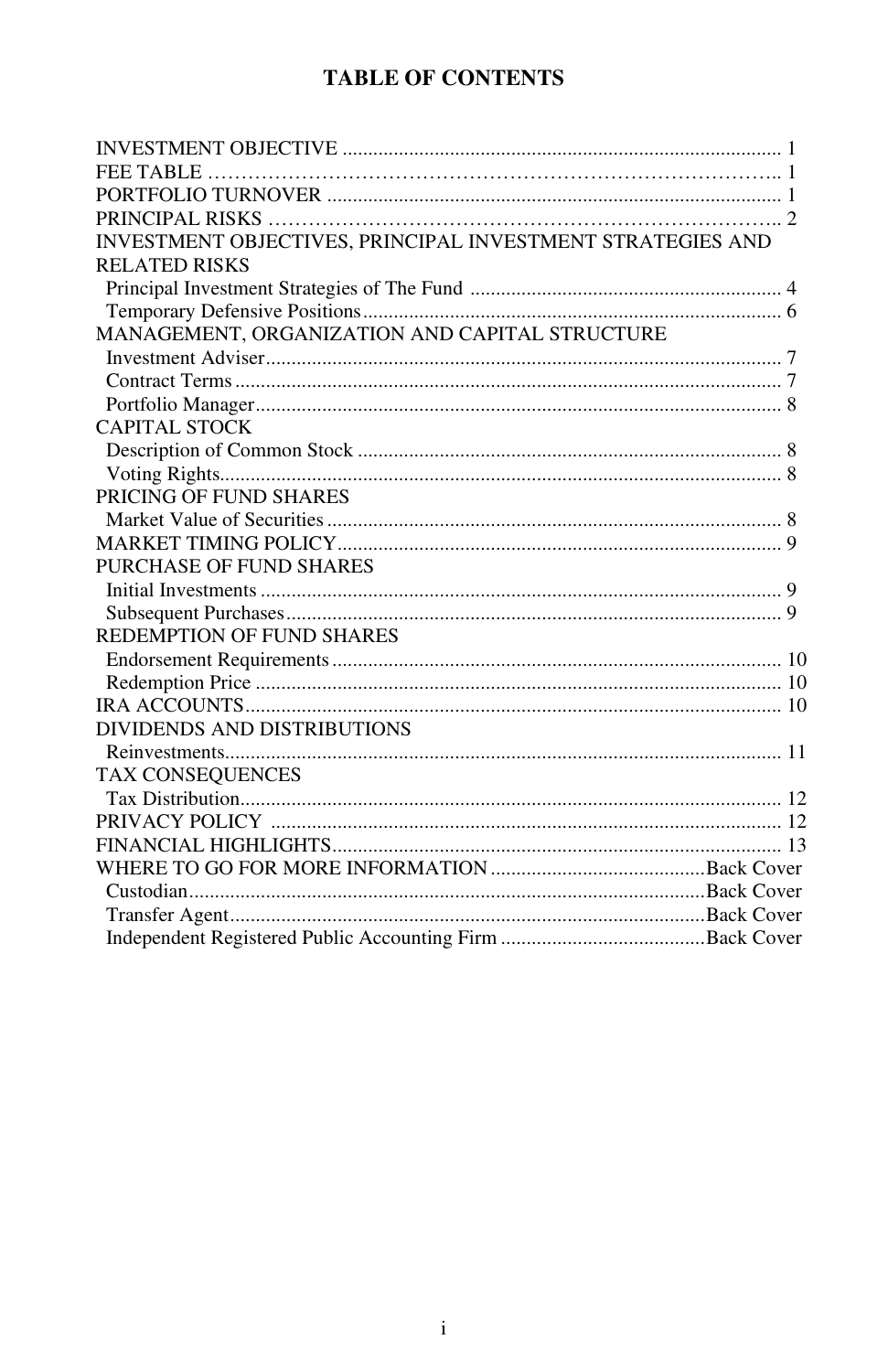#### **INVESTMENT OBJECTIVE**

The Fund's investment objective is to seek long-term capital appreciation and to secondarily earn dividend income.

#### **FEE TABLE**

This table describes the fees and expenses that you may pay if you buy and hold shares of the Fund.

Annual Fund Operating Expenses (Expenses that you pay each year as a percentage of your investment.)

| <b>Management Fees:</b>                               | $1.00\%$ |
|-------------------------------------------------------|----------|
| Other Expenses:                                       | $0.47\%$ |
| <b>Total Annual Fund Operating Expenses</b>           | $1.47\%$ |
| Fee Waiver [and/or Expense Reimbursement] (1)         | None     |
| Total Annual Fund Operating Expenses After Fee Waiver |          |
| [and/or Expense Reimbursement]                        | $1.47\%$ |

(1) The Advisor has contractually agreed through August 10, 2022 to reimburse the Fund for expenses that exceed 1.79% per year of the average total net assets of the Fund. The Fund will not refund the Advisor for these reimbursements. This total expense may not be terminated prior to the agreement date except by the Board of **Directors** 

The Example is intended to help you compare the cost of investing in the Fund with the cost of investing in other mutual funds. It assumes that you invest \$10,000 in the Fund for the periods indicated and then redeem all your shares at the end of those periods. It also assumes that your investment has a 5% return each year and that the Fund's operating expenses stay the same. Although your actual costs may be higher or lower, based on these assumptions your costs would be:

#### Fees and Expenses

| 1 Year | 3 Years | 5 Years | 10 Years |
|--------|---------|---------|----------|
| \$150  | \$465   | \$803   | \$1,757  |

#### **PORTFOLIO TURNOVER**

The Fund pays transactional costs, such as commissions, when it buys and sells securities (or, "turns over" its portfolio). A higher portfolio turnover rate may indicate higher transactional costs and may result in higher taxes when Fund shares are held in a taxable account. These costs, which are not reflected in annual fund operating expenses or in the previous example, affect the Fund's performance. During the most recent fiscal year, the Fund's portfolio turnover rate was 15.24% of the average value of its portfolio.

### **PRINCIPAL INVESTMENT STRATEGIES**

The Fund invests in small, large and mid-capitalization companies whose stock prices are considered by the Fund's advisor to be undervalued. Undervalued stocks are generally those with a low share price when measured against the value of the total company. The Fund uses an evaluation methodology in selecting common stocks. This methodology examines and evaluates a company's share price, its financial condition, management's use of capital, and other local and international influences that could affect a company's performance. A secondary goal of the Fund is to earn dividend income from common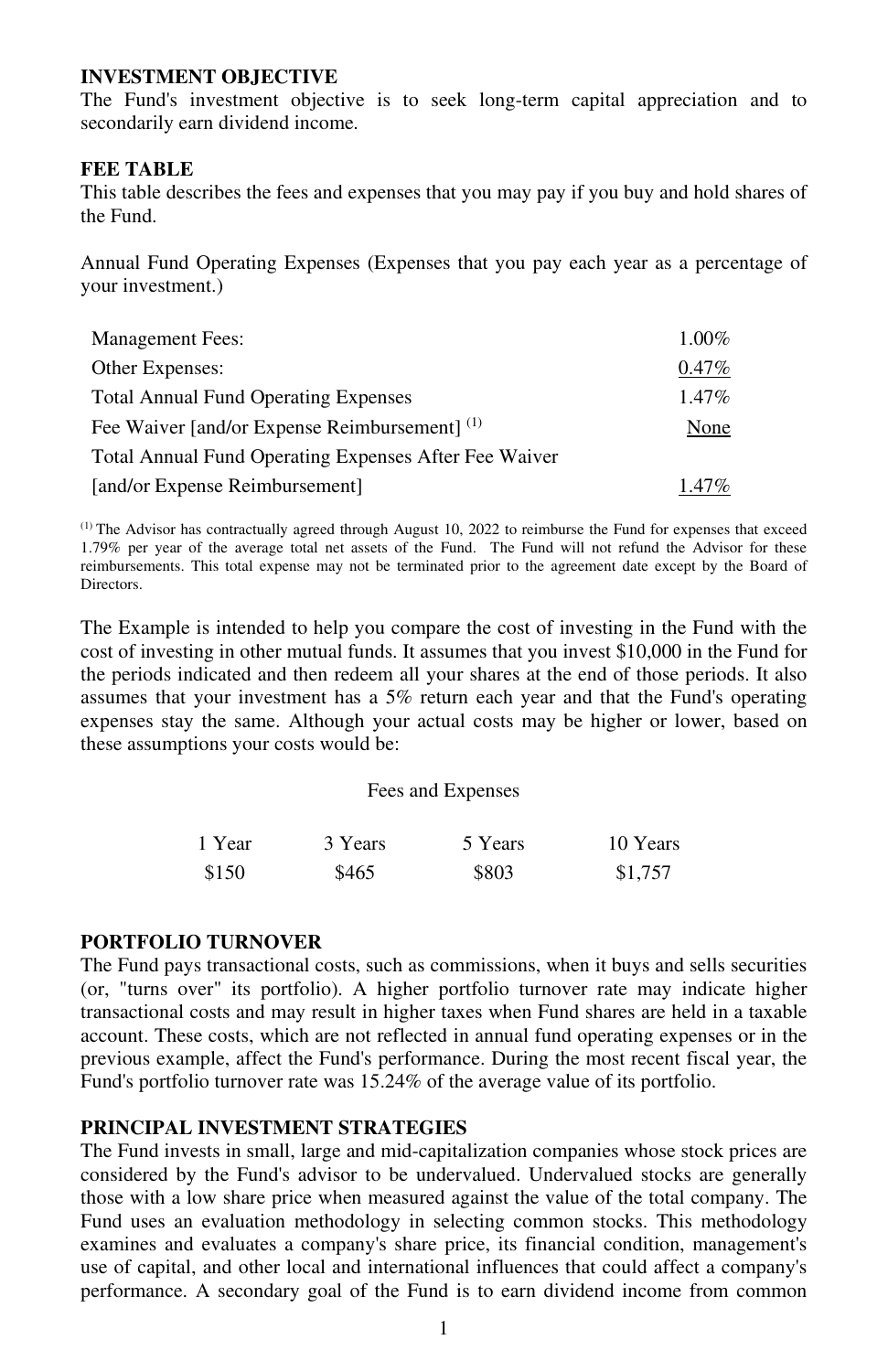stocks. The Fund seeks to invest in companies that have adequate free cash flow to pay a dividend and consistently increase their dividends on an annual basis. The Fund's portfolio may move to a defensive position by holding a higher amount of cash during periods of economic turmoil.

#### **PRINCIPAL RISKS**

The principal risks of investing in the Fund are:

- \* Control and Ownership Risk. The Fund's portfolio manager and immediate family members own a significant number of shares in the Fund. As a consequence, if these individuals decide to sell all of their shares at the same time, the Fund's expenses (such as brokerage commission costs and taxes owed due to the distribution of capital gains) may increase and cause the Fund to underperform and not meet its investment objective.
- \* Market and Regulatory Risk. This is the risk that the Fund's investments will fluctuate with the stock markets and that prices may sharply fall or rise over the short-term or long-term periods. These fluctuations or volatility can be significant at times and the Fund's investments may lose value regardless of the individual performance of the companies in which the Fund invests. Volatility may occur due to market, economic, political, or social events or conditions such as government regulatory actions, tax law changes, wars, natural disasters, terrorist attacks, or pandemics which are not directly related to the Fund's investments. Furthermore, some Fund investments may have foreign operations which may be subject to additional risks, including but not limited to currency exchange rates, tariffs, regulations, or other conditions in foreign countries. You may lose money by investing in the Fund.
- \* Multi-cap Risk. The Fund's investment in small and medium capitalization ("cap") stocks generally have a higher risk of business failure, lesser liquidity and greater volatility in market price. As a consequence, small and medium cap stocks have a greater possibility of price decline or loss as compared to large cap stocks. This may cause the Fund not to meet its investment objective.
- \* Dividend Income Risk. There is no assurance that dividend income will be earned from the Fund's investments.
- \* Growth Company Risk. Growth common stock securities may experience severe price swings when not meeting earnings or cash flow expectations; and may be out of favor with investors for a period of time despite favorable earnings reports.
- \* Focused Portfolio Risk. The Fund is non-diversified which means that the Fund's portfolio consists of a small number of companies. As a consequence, your investment in the Fund has a risk that a single common stock may have a significant event, negative or positive, on the Fund's portfolio.
- \* Risk of Investing in a Managed Fund. The Fund may under perform other investments or indices as a result of investment selections recommended by the Fund's investment adviser.
- \* Cybersecurity Risk. Cyber incidents may occur by accident or intentionally. The Fund or its service providers' operations may be disrupted by such cyber attacks which could result in financial losses, trading issues, regulatory fines, an inability of shareholders to transact business, and other additional issues and costs. As a result, the Fund and its shareholders could be negatively affected.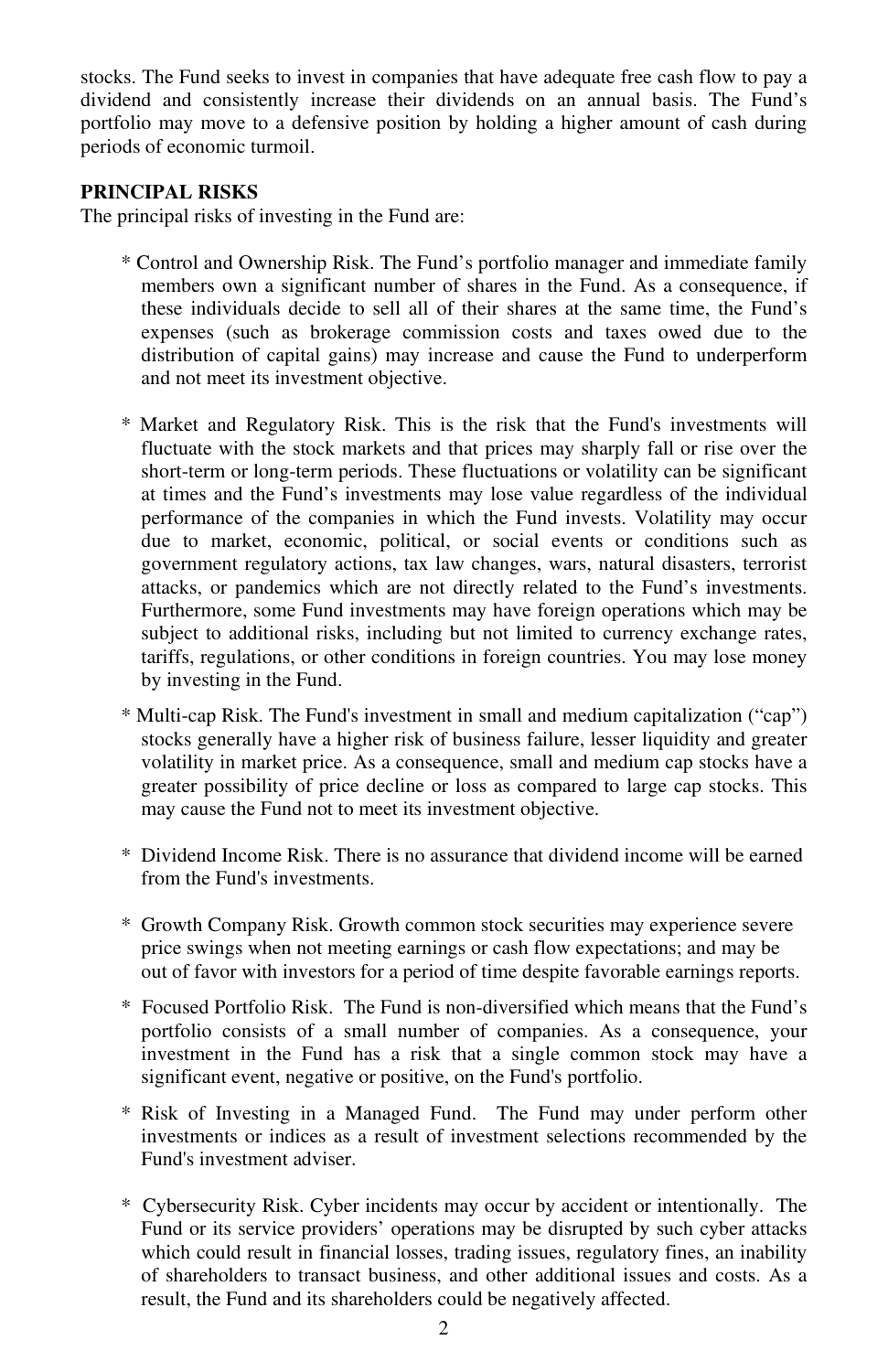\* Large Cash Positions. The Fund may hold a higher amount of cash during challenging economic times (such as a banking or financial crisis) which may prevent the Fund from achieving its long-term capital appreciation. A temporary defensive position is inconsistent with the Fund's investment strategies and the Fund's investment objectives.

An investment in the Fund is not insured or guaranteed by the Federal Deposit Insurance Corporation or any other government agency.

#### **BAR CHART AND PERFORMANCE TABLE**

The bar chart and table below provide an indication of the risk of investing in the Fund by showing changes year to year (variability of performance). The bar chart shows the Fund performance over a ten-year period. The past performance of the Fund that will be shown will not be an indication of future results.



During the ten-year period shown in the bar chart the highest return for a quarter was 23.21% and the worst return for a quarter was -21.21%. These returns occurred in quarters ending 03/31/20 and 06/30/20, respectively.

The table shows the Fund's average annual return for the periods of 1 year, 5 years and 10 years and the effect of federal income taxes on these returns and compares those returns with the S&P500 Index with dividends reinvested, a broad measure of market performance. Tax figures for the Fund were calculated using the highest individual federal income tax bracket. Actual after-tax returns may be lower than those shown since they depend on the investor's tax information. State and local taxes were not considered. Please note that this tax information does not apply to tax deferred accounts such as 401K plans and IRA's because such accounts are subject to taxation only upon distribution.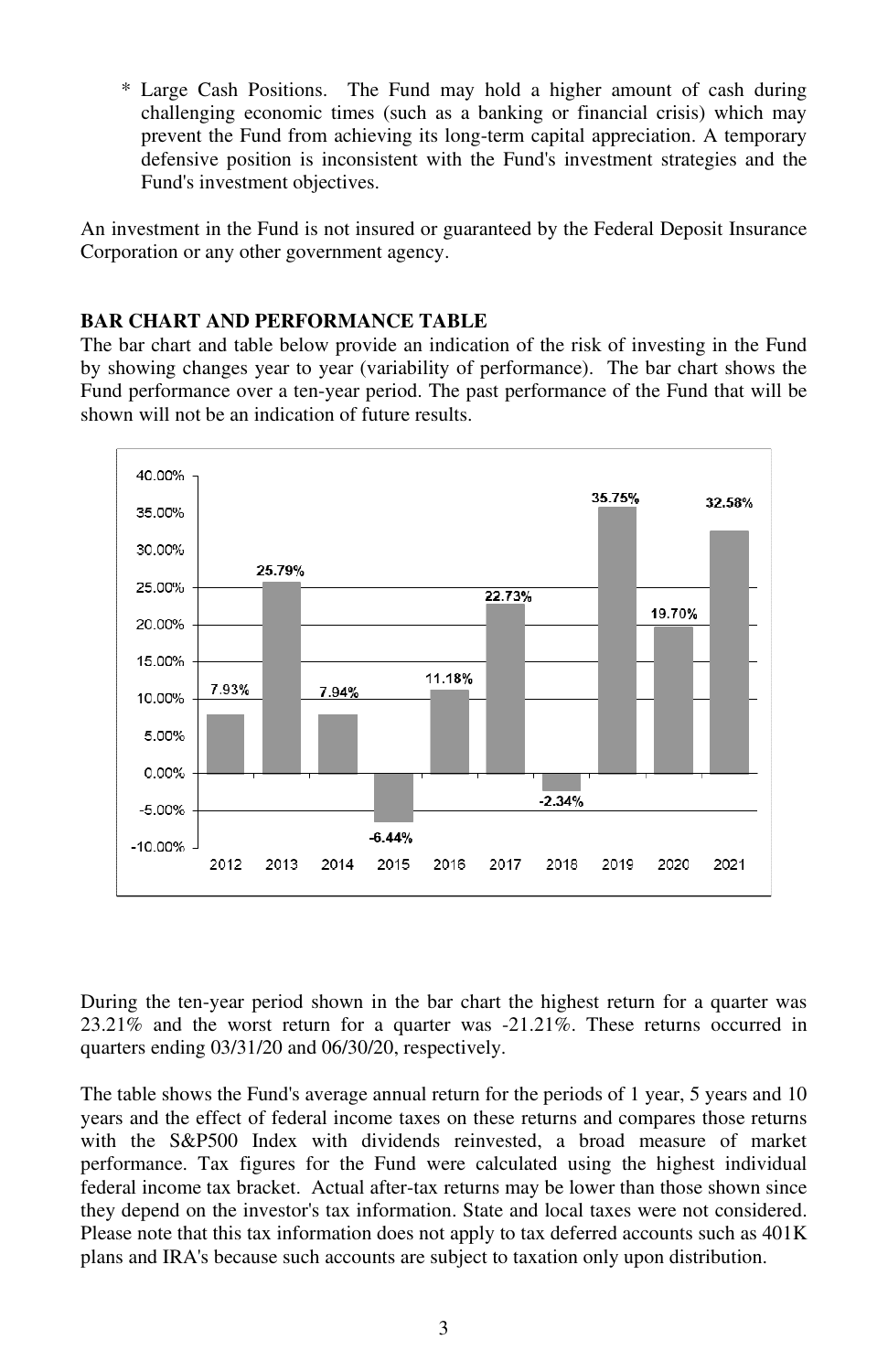|                                                   | Average Annual Total Returns:   |           |          |  |  |  |
|---------------------------------------------------|---------------------------------|-----------|----------|--|--|--|
|                                                   | Periods Ended December 31, 2021 |           |          |  |  |  |
|                                                   | 1 Year                          | 5 Years   | 10 Years |  |  |  |
| NorthQuest Capital Fund                           |                                 |           |          |  |  |  |
| Return before taxes                               | 32.58%                          | 20.89%    | 14.68%   |  |  |  |
| Return after taxes on distributions               | 30.68%                          | 19.04%    | 13.43%   |  |  |  |
| Return after taxes on distributions               |                                 |           |          |  |  |  |
| & sale of Fund shares                             | 20.65%                          | $16.62\%$ | 12.00%   |  |  |  |
| S&P 500 Index with dividends reinvested           |                                 |           |          |  |  |  |
| (Return before fees, expenses or taxes) $28.71\%$ |                                 | 18.45%    | 16.53%   |  |  |  |

# **INVESTMENT ADVISOR**

The investment advisor is Emerald Research Corporation ("ERC").

#### **PORTFOLIO MANAGER**

Peter J. Lencki, President, Treasurer and Chairman of the Fund. Mr. Lencki is President of ERC. He has managed the Fund's investment portfolio since 2002.

# **PURCHASE AND SALE OF FUND SHARES**

The Fund's minimum initial investment is \$1,000 and the minimum for subsequent investments is \$100. You may purchase or redeem your shares of the Fund on any business day by mail to:

> NorthQuest Capital Fund By telephone: 800-239-9136 C/O Mutual Shareholder Services 8000 Town Centre, Suite 400 Broadview Heights, OH 44147

# **TAX INFORMATION**

The Fund intends to make distributions that may be taxed as ordinary income or capital gains.

#### **INVESTMENT OBJECTIVES, PRINCIPAL INVESTMENT STRATEGIES AND RELATED RISKS**

The Fund seeks long-term capital appreciation and secondarily dividend income by investing primarily in common stock securities of U.S. issuers except for those situations discussed in section "Temporary Defensive Positions". There is no guarantee that an investment selection recommended by the Fund's Investment Advisor will be successful. Unforeseen changes in the business may lead to a decline in the value of the company's stock price. As a consequence, the Fund could lose money and may underperform compared to other Fund's with similar investment objectives. The Fund's investment objectives may be changed without shareholder approval.

# **PRINCIPAL INVESTMENT STRATEGIES OF THE FUND**

The Fund intends to achieve its goals by investing in shares of companies that:

- a) have earnings and revenues growing sequentially, year to year, and are undervalued.
- b) are in the process of turning around after a period of declining earnings and/ or sales.
- c) are under managements, who have a reputation for monitoring expenses, increasing profitability, and reinvesting those profits efficiently.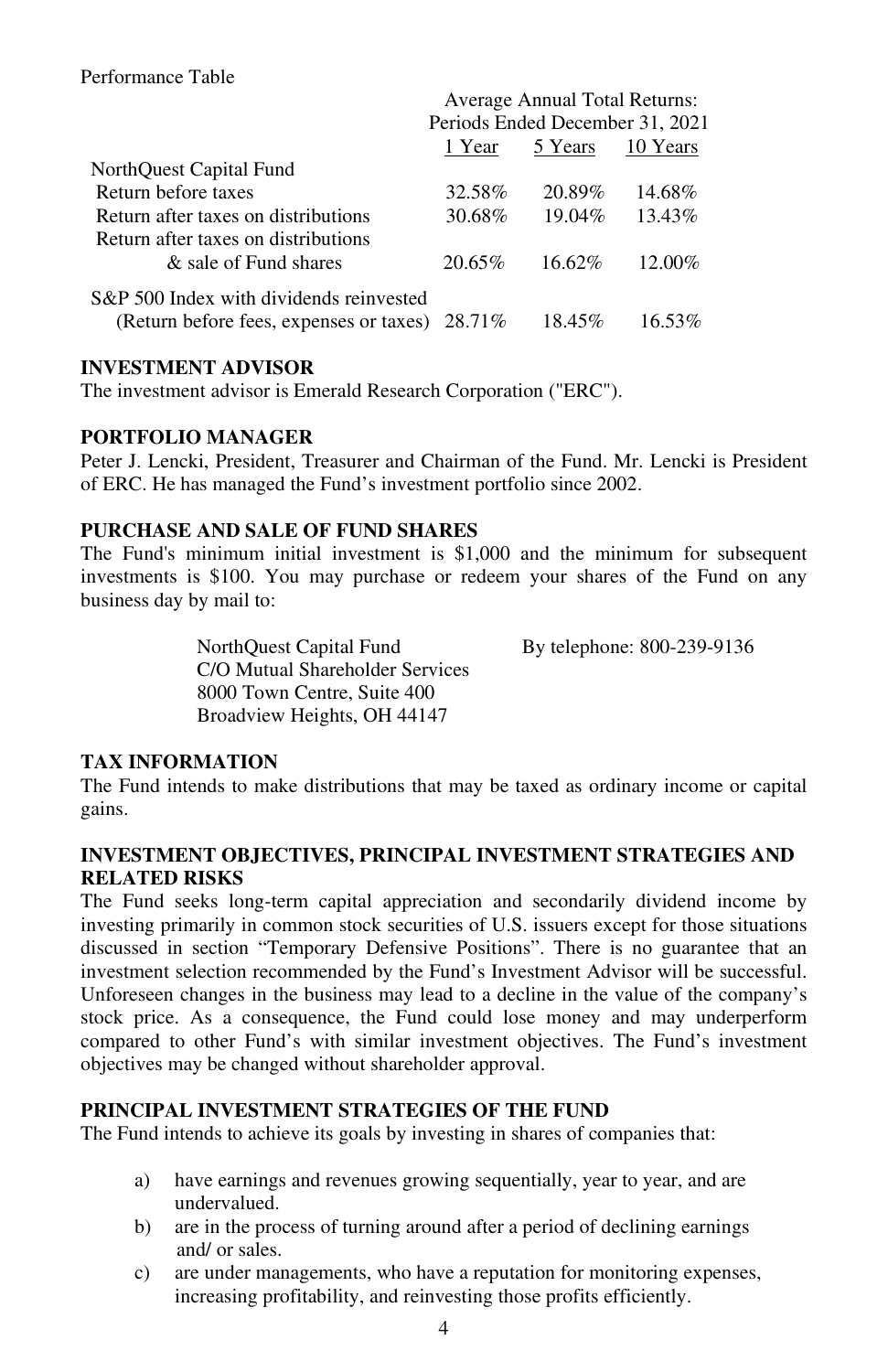Once these investment candidates have been identified, the evaluation methodology stated below is used to select securities:

1. Valuation: To determine the value of an individual company the Investment Adviser will calculate the discounted free cash flow. Free cash flow is net income after taxes plus depreciation and amortization minus capital spending and any other expenditure needed by the company to maintain its current position. The discount rate used is the current rate of the U.S. 30-year government bond which is adjusted for other factors, including, but not limited to: the impact of economic indicators and company specific fundamentals. When the discounted Free Cash Flow calculates the common stock is undervalued by 25% or more, the company remains in the selection process.

2. Use of Capital: The efficient use of capital is measured by using "Economic Value Added" (EVA). EVA is a mathematical equation which calculates whether or not a company is earning more than its cost of capital. EVA is after-tax operating profit minus cost of capital, which is total capital times the weighted average cost of the company's debt and equity capital. An EVA that is positive and rising with manageable debt usually suggests that management is efficiently allocating capital.

3. Analysis of Fundamentals: The Investment Adviser, ERC, will analyze the financial data of the company under review. The following items are examined in detail; Debt, profit margins, return on shareholder equity, consistency in growth of revenues and earnings, type and viability of business, and competence of management.

4. General Review: The Adviser reviews current social, political, environmental, and economic trends in the U.S. and abroad. This examination is to determine if any of these trends will have a long-term effect on the company. Some of these trends include interest rates, inflation, governmental regulations and policies, judicial decisions, consumer spending, military intervention, capital spending and tax rates. If there are negative longterm implications the company may be eliminated from the selection process.

5. Quarterly Reviews: Each common stock security in the Fund's portfolio is reviewed every 3 months in accordance with items 1 through 3. A significant deviation could indicate a negative change in the long-term performance of such company. In this case, the Fund's options include, but are not limited to: reducing the number of shares owned or selling all shares of the company and purchasing another security with considerable long-term performance potential.

6. The Fund may deviate without limitation from the above 5 items in the evaluation methodology when evaluating companies under new management and/or in the process of turning around their operations. If item 1 is affirmative it will override the conclusions of items 2, 3 and 4.

Accordingly, any common stock security purchased by the Fund must meet item 1. The Fund has a policy not to be concentrated in securities of issuers in a particular industry.

#### **SECONDARY GOAL OF FUND**

Earning dividend income from common stock securities is a secondary goal. The Fund may invest in companies that consistently increase their dividend payout annually and have adequate free cash flow to pay such dividend as current income to the Fund.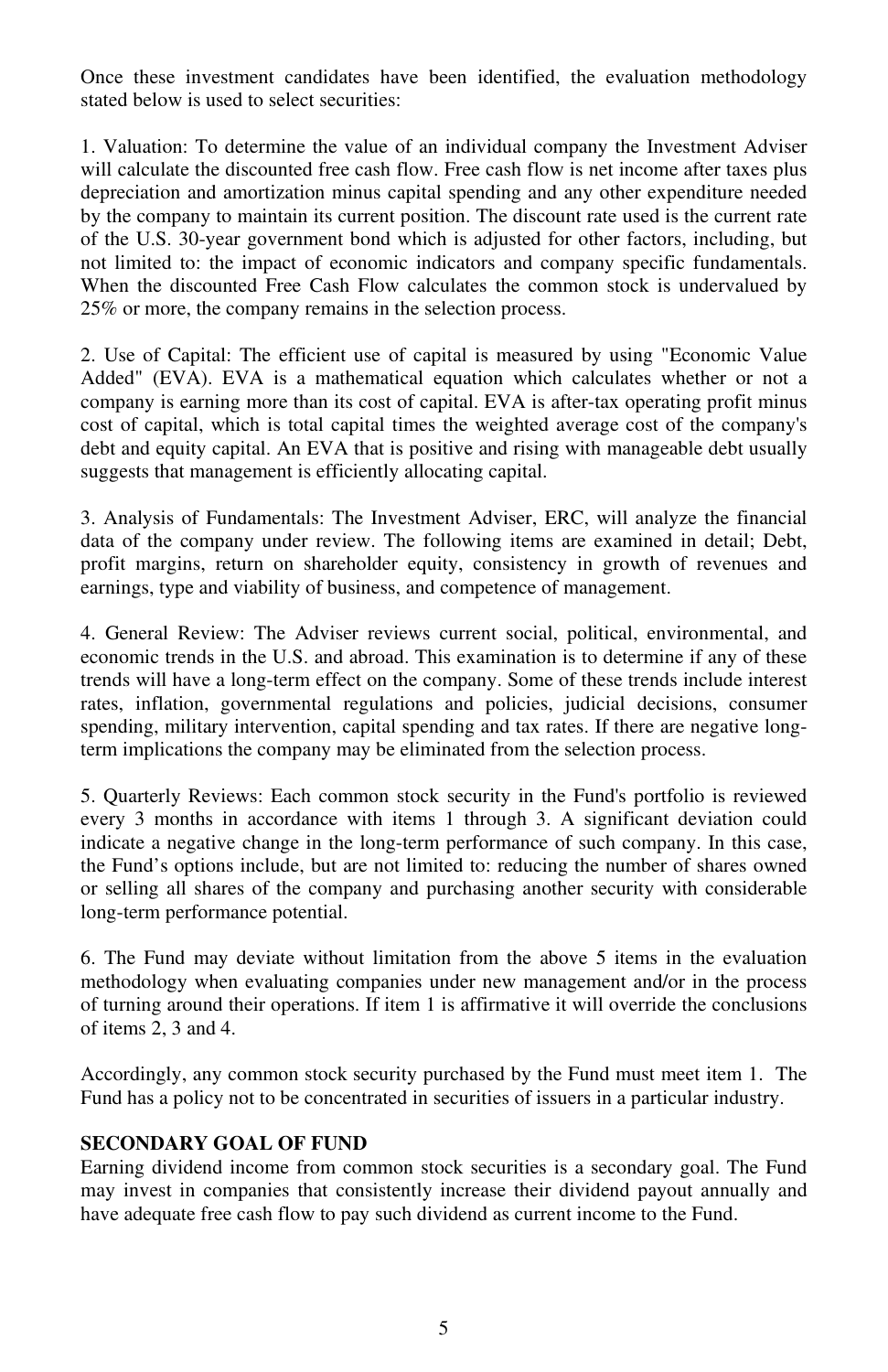#### **PRINCIPAL RISKS OF INVESTING IN THE FUND**

Narrative Risk Disclosure: An investor could lose money through investment in this Fund. The principal risks of investing in this Fund are:

- a) changing stock market and economic conditions may cause the Fund's total return to go down as well as up over the short-term and even over long periods of time.
- b) the Fund's investment strategies may not prove to be effective.
- c) there are no assurances that dividend income will be earned from the Fund's investments.
- d) large cash positions, that may be used defensively as discussed in the section 'Temporary Defensive Positions', could prevent the Fund from achieving its stated investment objective of long-term capital appreciation. Temporary Defensive Positions is inconsistent with the Fund's investment strategies and the Fund's investment objectives.
- e) our 'Non-diversification Policy' that carries the larger risk associated with any one bad security choice or group of securities representing one sector of the economy as compared to the risk if we were more diversified by holding more securities.
- f) periods of declining stock market prices may cause investing in common stock securities by the public to fall out of favor, thereby causing the Fund to underperform or lose money.

Who may want to invest in the Fund?

This Fund may be appropriate for investors who can accept the risk of investing in a concentrated portfolio of common stocks; and/or are pursuing a long-term objective such as retirement.

Temporary Defensive Position: The Fund may increase its cash position by investing in some or all of the following securities: cash accounts (such as brokerage cash and/or bank savings accounts), short-term debt securities (BBB or better), high-grade commercial paper (AA or better), and/or obligations of the U.S. government and its agencies. This strategy is to preserve capital during periods of falling common stock prices. These defensive decisions made by the Adviser to protect capital may prevent the Fund from achieving its stated investment objectives.

Illiquid Investments: Pursuant to Rule 22e-4 under the 1940 Act, the Fund may not acquire any "illiquid investment" if, immediately after the acquisition, the Fund would have invested more than 15% of its net assets in illiquid investments that are assets. An "illiquid investment" is any investment that the Fund reasonably expects cannot be sold or disposed of in current market conditions in seven calendar days or less without the sale or disposition significantly changing the market value of the investment. The Fund has put into effect a "Liquidity Risk Management Program" (the "LRM") with procedures to identify illiquid investments as defined by Rule 22e-4. The 15% limits are applied as of the date a Fund purchases an illiquid investment. It is possible that the Fund's illiquid investments could exceed the 15% limit, for example as a result of stock market disruptions or redemptions. According to the Fund's LRM, the Fund's investment portfolio shall consist primarily of highly liquid investments.

Non-diversification Policy: The Fund is non-diversified which means that compared with other Funds, it may invest a greater percentage of its assets in a limited number of issuers. As a result, the risk of investing in a non-diversified Fund is that the Fund's performance may be more susceptible to the performance of an individual company in its portfolio. The Fund seeks only enough diversification in its security selections to maintain its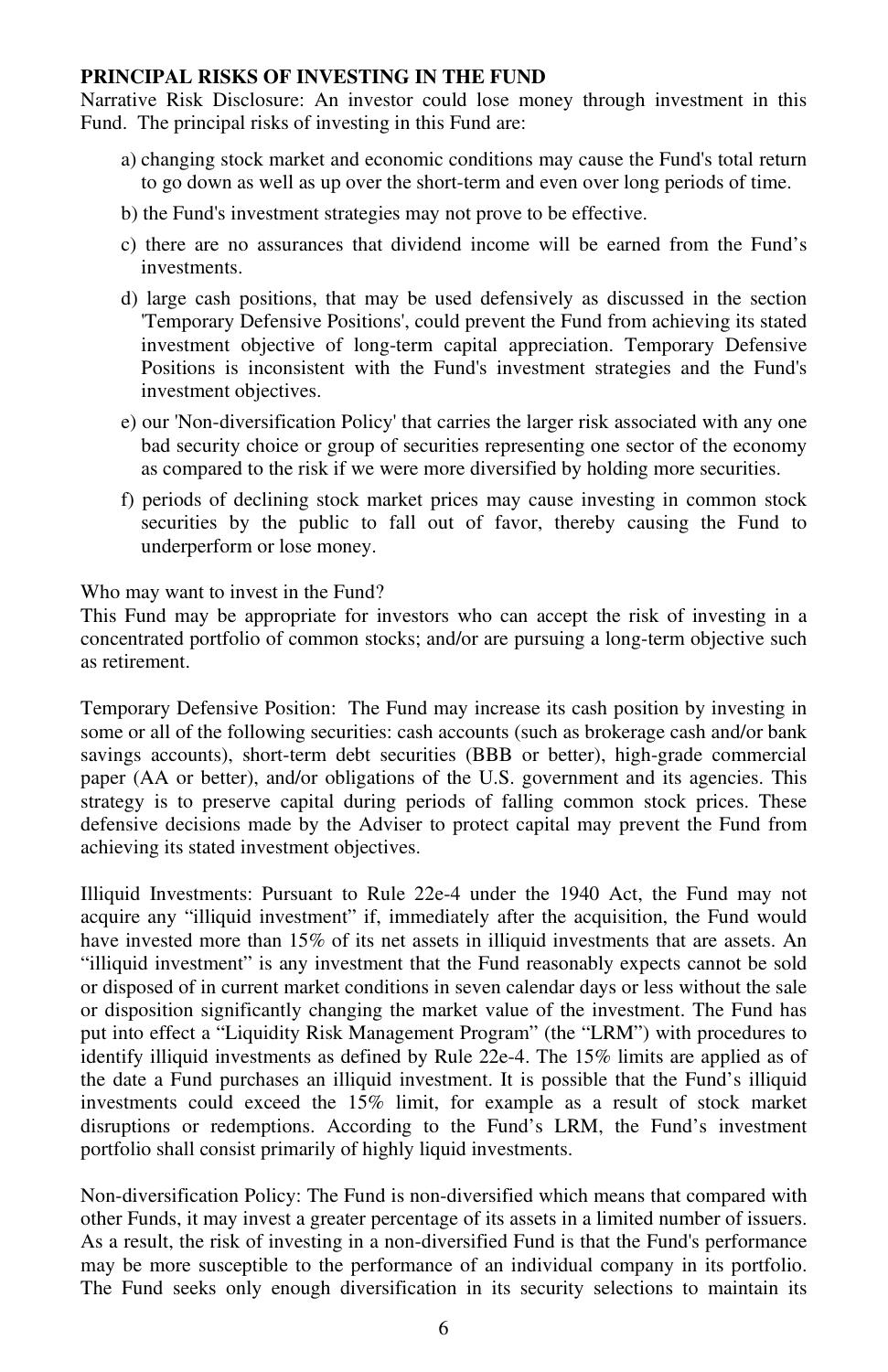federal non-taxable status under Sub-chapter M of the Internal Revenue Code. See section "TAX CONSEQUENCES" of this prospectus for information about what level of Sub-chapter M is required of the Fund.

#### *Portfolio Holdings*

The Fund's policies and procedures with regard to the disclosure of its investment securities is discussed in the Statement of Additional Information ("SAI").

# **MANAGEMENT, ORGANIZATION AND CAPITAL STRUCTURE**

#### *Management*

Investment Adviser: The Emerald Research Corp. (ERC) is the Investment Adviser to the Fund. The address of ERC is: 16 Rimwood Lane, Colts Neck, NJ, 07722. Peter J. Lencki is the president, compliance officer and owner of the Investment Adviser. He is also chairman, president and treasurer of the Fund.

The Investment Adviser will provide the following services to the Fund:

- 1. Continuous review of the Fund's portfolio.
- 2. Recommend to the Fund when and to what extent which securities the Fund should purchase or sell according to the Fund's investment methodology.
- 3. Pay the salaries of those of the Fund's employees who may be officers or directors or employees of the Investment Adviser.
- 4. Pay the initial organizational costs of the Fund and reimburse the Fund for any and all losses incurred because of purchase reneges (That is, when a shareholder or prospective shareholder fails to make payment for purchase of Fund shares).

On August 06, 2021, the Directors of the Fund approved the renewal of the advisory contract with ERC. This Agreement will continue on a year-to-year basis provided that approval is voted on at least annually by specific approval of the Fund's Board of Directors or by vote of the holders of a majority of the outstanding voting securities of the Fund. In either event, it must also be approved by a majority of Directors of the Fund, who are neither party to the agreement or an interested person as defined in the Investment Company Act of 1940, and at a meeting called for the purpose of voting on such approval.

Contract Terms: Under the Agreement, the ERC will furnish investment direction on the basis of an ongoing review using the appropriate methodology to determine when and what securities will be purchased or disposed by designated Fund personnel. The Agreement may be terminated at any time, without payment of penalty, by the Board of Directors or by vote of a majority of the outstanding voting securities of the Fund on not more than 60 days written notice to the ERC. In the event of its assignment, the Agreement will terminate automatically. Ultimate decisions as to the investment policy and as to individual purchases and sales of securities are made by the Fund's officers and directors. For these services, the Fund has agreed to pay the Investment Adviser a fee of 1% per year on the net assets of the Fund. This fee is computed on the average daily closing net asset value of the Fund and is payable monthly. ERC will absorb sufficient expenses to hold the total expenses of the Fund to equal to or less than 1.79% per year of the averaged total net assets. ERC has a contract with the Fund wherein it is required to follow the investment strategy of the Fund in managing the portfolio and to pay salaries of those Fund employees who may be officers or directors or employees of the Investment Adviser. The Fund pays all other expenses including; fees and expenses of directors not affiliated with the Adviser; audit, custodian, registration, transfer agent,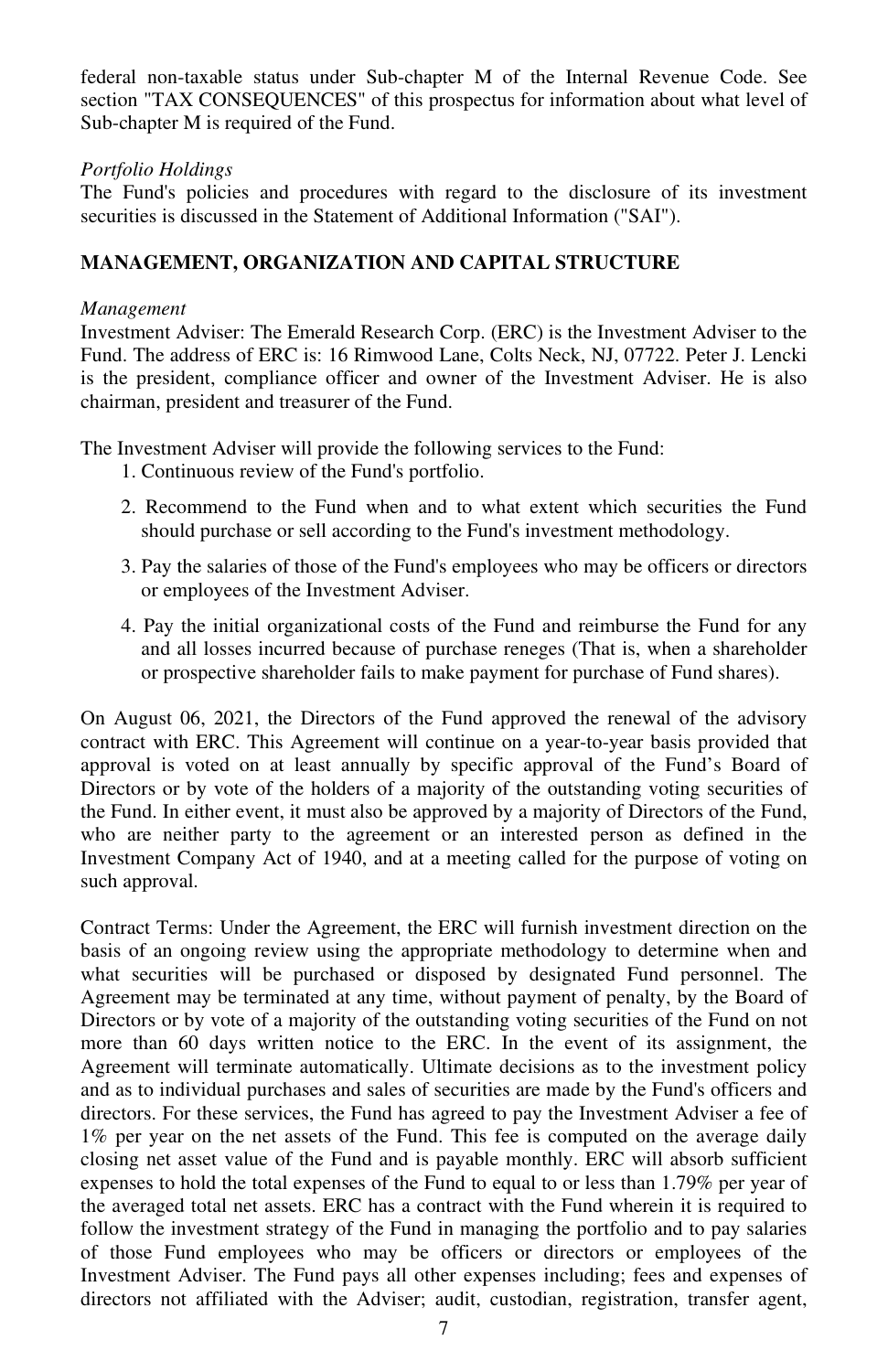legal and accounting fees; insurance, interest, taxes, brokerage commissions, record keeping, record maintenance and the expenses of operating its offices. ERC will reimburse the Fund for any and all losses incurred because of purchase reneges such as a shareholder not forwarding a check to buy shares or a shareholder's check that fails to clear.

The Fund paid the Adviser  $1\%$  of the Fund's average daily net assets for the fiscal year ended 12/31/21. The discussion regarding the basis for the Board of Director's approving any advisory contract of the Fund will be available in the Fund's Annual Report.

Portfolio Manager ("PM"): Peter J. Lencki is the President of Emerald Research Corporation (the advisor to the Fund) and acts as the President, Treasurer, CEO and Portfolio Manager of the Fund. He has served as the Fund's Portfolio Manager for the past nineteen years. Mr. Lencki holds a Bachelor of Arts degree in Political Science from Seton Hall University in New Jersey.

The Fund's SAI provides additional information about the PM's compensation, other accounts managed by the PM, and PM's ownership of securities in the Fund.

#### **CAPITAL STOCK**

Description of Common Stock: The authorized capitalization of the Fund consists of 500,000,000 shares of NorthQuest Capital common stock of \$0.001 par value per share. Each share has equal dividend, distribution and liquidation rights. There are no conversion or preemptive rights applicable to any shares of the Fund. All shares are issued in book format (no certificates) and are fully paid and non-assessable.

Voting Rights: Each holder of the Fund's shares has voting rights equal to the number of shares held. Voting rights are non-cumulative. Therefore, the holders of a majority of shares of common stock can elect all directors of the Fund if they so choose, although holders of remaining shares are still able to cast their votes.

#### **PRICING OF FUND SHARES**

When and How do We Price: The net asset value of the Fund's shares is determined as of the close (4:00p.m.) each business day the New York Stock Exchange (the "NYSE") is open Monday through Friday exclusive of any and all legal holidays the NYSE honors by being closed for the day. The net asset value is the price of each share and is determined by dividing the value of the Fund's securities, plus any cash and other assets less all liabilities, excluding capital surplus, by the number of shares outstanding.

Market Value of Securities: The market value of securities held by the Fund that are listed on a national or regional exchange or on the National Association of Securities Dealers Automated Quotation (the "NASDAQ") market, are determined by the closing prices on the securities' primary market. Exchange or NASDAQ securities that have not recently traded are valued at the last bid price in the securities' primary market. If market quotations are not readily available for a security owned by the Fund, the security will be assigned a fair value by using a policy adopted by the Fund's Board of Directors.

Zero Coupon Bonds and U.S. Government Treasury Notes are priced as quoted by International Data Corporation ("IDC").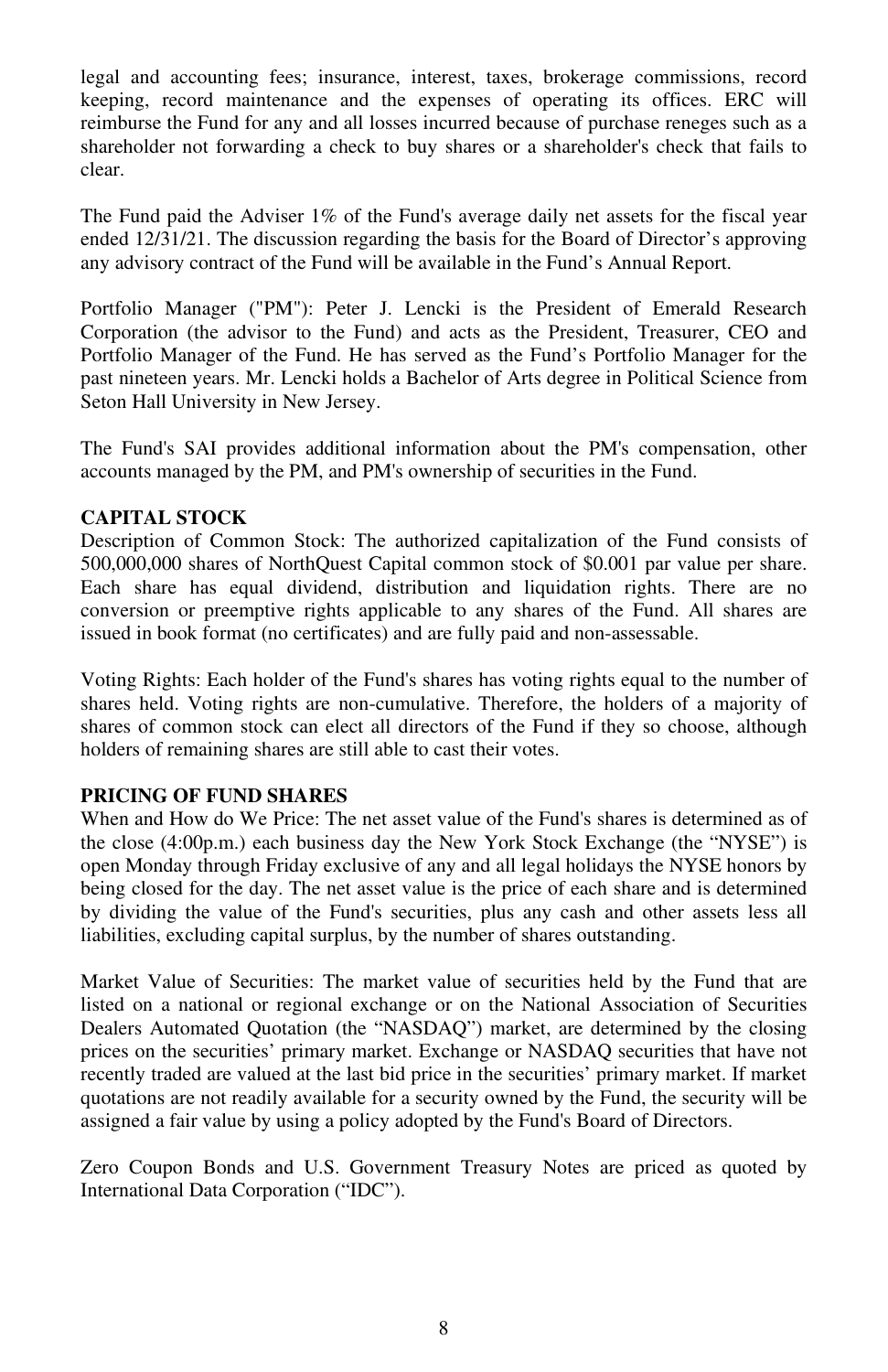#### **MARKET TIMING POLICY**

Market Timing is the excessive short-term trading of mutual fund shares which may increase Fund trading costs, have tax consequences, and disrupt the Fund's investment strategies. The Fund believes that its exposure to harmful market timing risk is low because the Fund's investment portfolio has no common stocks of foreign issuers and prices are readily available for those common stocks in the Fund's portfolio. Currently, the Fund defines "Market Timing" as selling all or a substantial portion of Fund shares within 7 days of purchase, or within 30 days of the purchase, if it happens more than once a year. To protect the Fund from harmful market timing, the Fund's Compliance Officer will monitor trading activity. If the Fund's Compliance officer determines that certain transactions exhibit a pattern of excessive short-term trading, those accounts involved may be "flagged" and future share purchase activity will be restricted or eliminated for those account(s) for such term as the Compliance Officer shall determine. The Fund reserves the right to waive a restriction on or elimination of a shareholder account for certain long-term investors and omnibus accounts. The Fund discourages "Market Timing" and does not accommodate "Market Timing". The Fund always reserves the right to not accept any purchase order.

#### **PURCHASE OF FUND SHARES**

The offering price of shares offered by the Fund is at the net asset value per share next determined after receipt of the purchase order by the Fund and is computed in the manner described in the above section "Pricing of Fund Shares ". The Fund reserves the right at its sole discretion to terminate the offering of its shares made by this Prospectus at any time and to reject purchase applications when, in the judgment of management such termination or rejection is in the best interest of the Fund.

Initial Investments: Initial purchase of shares of the Fund may be made only by application submitted to the Fund with a check, money order or transfer wire made payable to the NorthQuest Capital Fund. For the convenience of investors, an Account Application is included in every request for this Prospectus, as well as Form W-9. A signed Form W-9 is necessary to avoid mandatory withholding of Federal Taxes from dividends, distributions and redemptions. To open an IRA there is an additional application that must be completed.

The minimum initial purchase is \$1,000. Less may be accepted under special circumstances, including, but not limited to: Fund shareholders in custodian accounts and Fund shareholders making additional investments in regular time intervals.

Subsequent Purchases: Subsequent purchases may be made by mail or phone and are due and payable three business days after the purchase date. Telephone privileges to purchase or sell Fund shares are given to those shareholders that indicate the selection of "Telephoned Instructions" on the Fund's application form. The minimum is \$100, but less may be accepted under special circumstances.

Fractional Shares: The Fund offers fractional shares to three decimal places.

# **CUSTOMER IDENTIFICATION INFORMATION**

To help the government fight the funding of terrorism and money laundering activities, Federal law requires all financial institutions to obtain, verify, and record information that identifies each person who opens an account. As a result, the Fund must obtain your name, address, date of birth, social security number, and other information to identify the person opening an account. The Fund is required to reject a new account when required information is not provided. Additional information may be required to open accounts for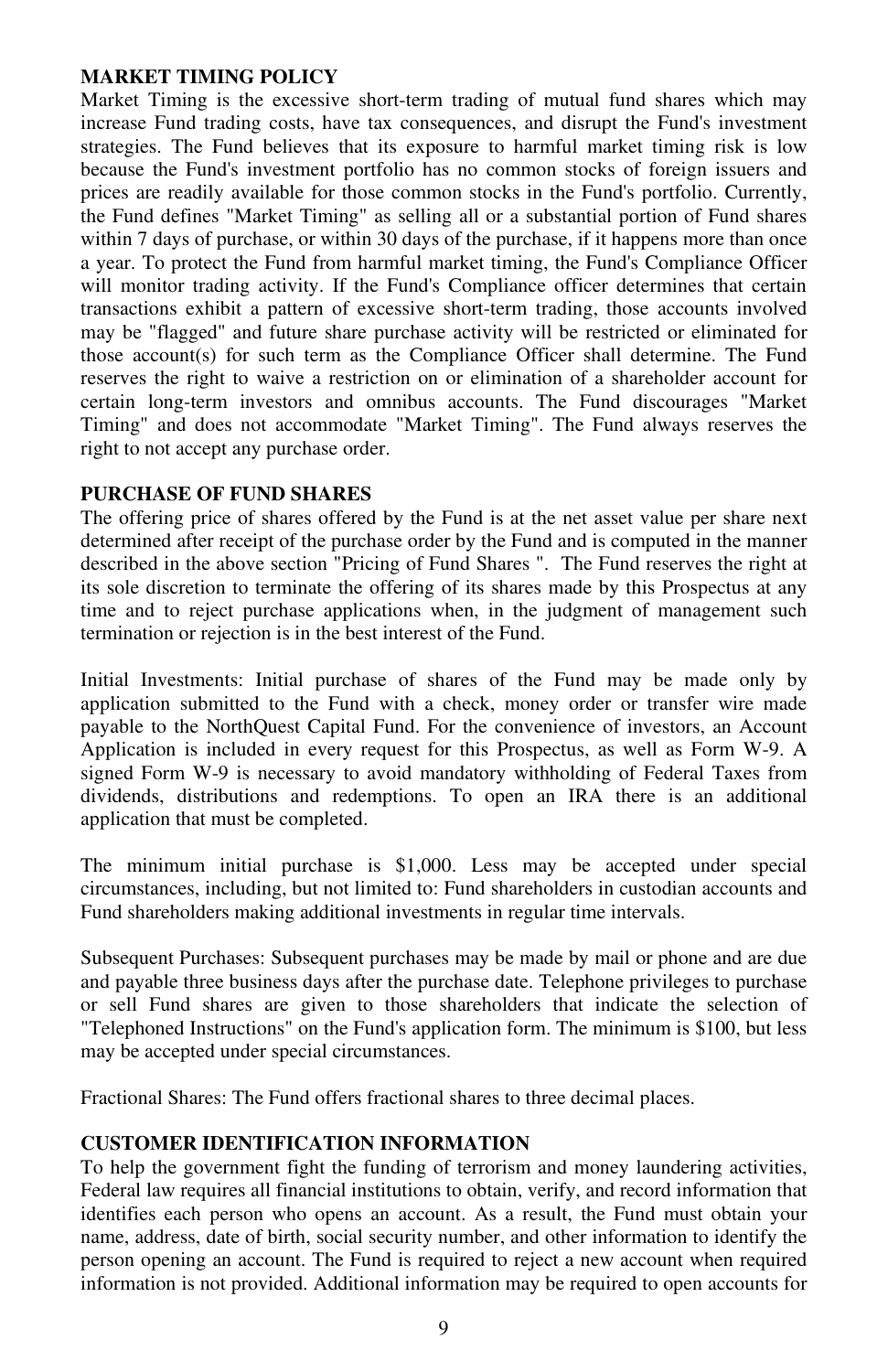corporations and other entities. The Fund has appointed its compliance officer to monitor and report any money laundering activities.

#### **REDEMPTION OF FUND SHARES**

Endorsement Requirements: The Fund will only issue book entry shares and will redeem all or any part of the shares of any shareholder that tenders a request for redemption. Proper guaranteed endorsement, also known as a signature guarantee, either by a national bank or a member firm of the New York Stock Exchange will be required unless the shareholder is known to management such as a relative, friend or long-term acquaintance. A signature guarantee is an assurance by the above-mentioned financial institutions that a signature and person who signed the signature is the same individual.

Redemption Price: The redemption price is the net asset value per share next determined after an order to sell is received by the Fund for redemption of shares. The proceeds received by the shareholder may be more or less than his/her cost of such shares, depending upon the net asset value per share at the time of redemption and the difference should be treated by the shareholder as a capital gain or loss for federal and state income tax purposes.

Wire Fee: Shares of the Funds may be redeemed by mail or telephone. You may receive redemption payments in the form of a check or federal wire transfer. A wire transfer fee of \$20 (your bank also may charge a fee) shall be charged to defray custodial charges for redemptions paid by wire transfer. Any charges for wire redemptions will be deducted from your account by redemption of shares. If you redeem your shares through a brokerage firm or other intermediary, you may be charged a fee by that institution.

Overnight Delivery: Redemption proceeds may be sent via overnight delivery. The Transfer Agent will deduct an additional \$25.00 from your account or proceeds to cover the associated costs.

#### *REMEMBER: Checks are sent to your address of record. If you move, please tell us.*

If the proceeds of the redemption are requested to be sent to an address different from the address of record or if the Fund is notified of a new address within 15 days of the redemption request, the request must be in writing with your signature(s) guaranteed. The Fund is not responsible for interest on redemption amounts due to lost or diverted mail.

Redemption Payment: Payment by the Fund will be made no later than 7 business days after tender. However, the Fund may suspend the right of redemption or postpone the date of payment if: The New York Stock Exchange is closed for other than customary weekend or holiday closings, or when trading on the New York Stock Exchange is restricted as determined by the Securities and Exchange Commission or when the Securities and Exchange Commission has determined that an emergency exists, making disposal of fund securities or valuation of net assets not reasonably practicable. The Fund intends to make payments in cash; however, the Fund reserves the right to make payments in kind. It should be noted that shareholders will incur brokerage costs when selling the securities received as part of an in-kind distribution. Shareholders would also have continued market risk by holding these securities. The Fund will not issue in kind redemptions using illiquid securities.

#### **IRA ACCOUNTS**

Individual Retirement Accounts (IRA) are available to eligible individuals. These taxdeferred accounts allow participants to earn interest, dividends or capital gains without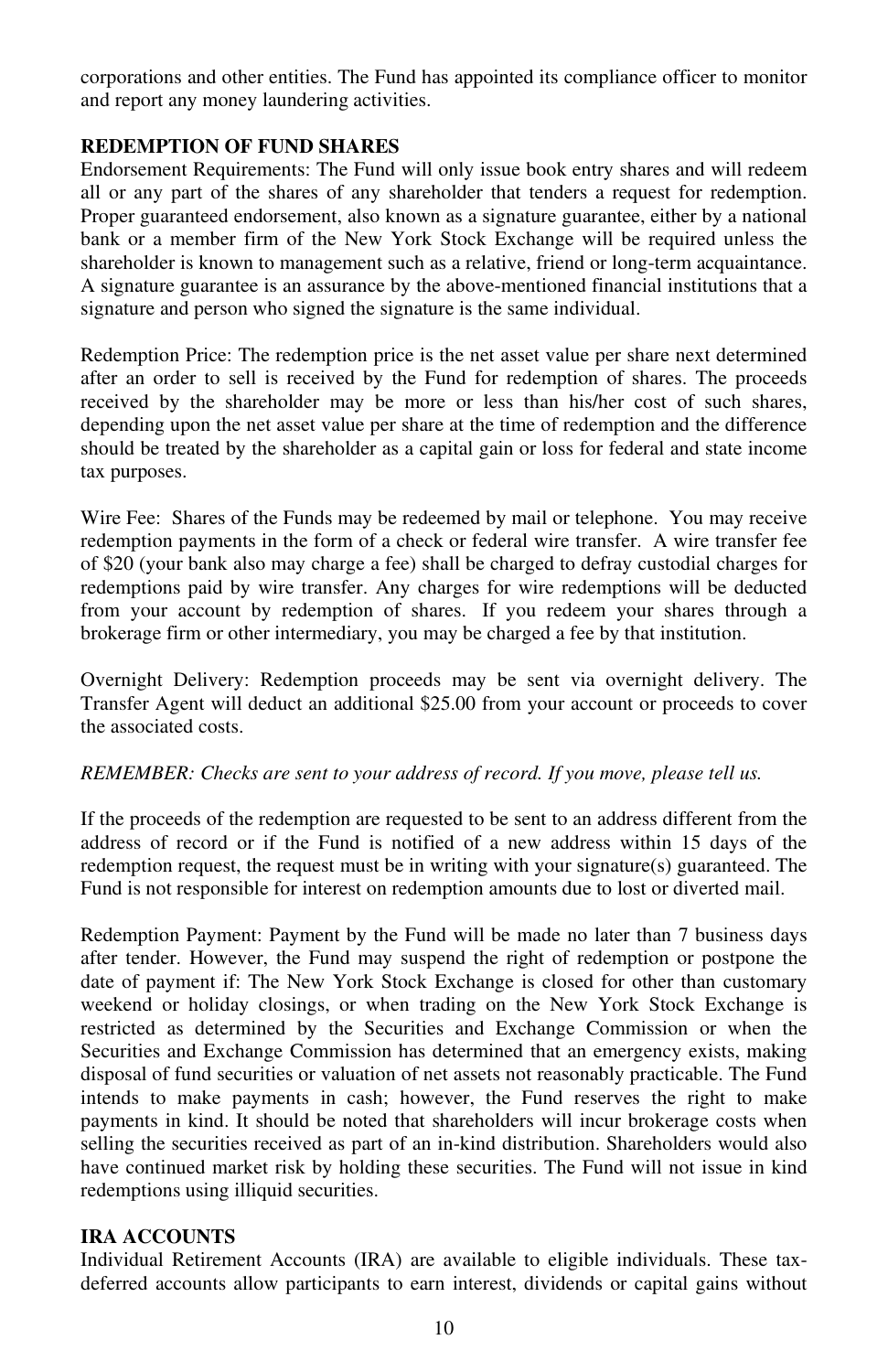taxation until a future date, such as your retirement date or a withdrawal. Some or all of your IRA contributions may be tax deductible in certain IRA accounts depending on your annual income and if your employer has a retirement plan. Withdrawals from these accounts made before the age of 59½ and/or a non-qualifying account (such as a participant's annual contribution exceeding the maximum limit) are generally subject to regular income tax and additional penalty tax. Investors should seek advice and current information from their accountant and/or legal counsel before and after establishing an individual retirement account. Account application forms, plan specific information, and instructions are enclosed with the Fund's prospectus. The Fund offers the following IRA type plans and IRA account transfers:

\* Regular IRA \* Education IRA \* Roth IRA \* SEP-IRA \* Spousal IRA \* Rollover IRA \* Simple IRA \* IRA Asset Transfer

To receive IRA information, see section "Initial Investments" in the prospectus.

#### *IRA Trustee*

Huntington National Bank serves as the trustee for the Fund's IRA accounts.

#### *IRA Fees*

There are no annual account maintenance fees, transfer fees or administrative fees concerning any NorthQuest Capital Fund IRA accounts.

#### *Pension, Profit Sharing and 401-K Plans*

Purchase of Fund shares through a business retirement plan are available to the owners, officers and employees who participate in the retirement plan. These accounts will be registered under the name and tax identification of the pension, profit sharing and/or 401K plan. Advice and current information from an accountant and/or legal counsel is recommended before and after establishing a retirement business plan.

### **DIVIDENDS AND DISTRIBUTIONS**

Reinvestments: The Fund will automatically retain and reinvest the dividend and capital gains distributions. Reinvestment, for the shareholder, will be the net asset value on the close of business on the distribution date.

Cash Payouts: A shareholder may, at any time, by letter or forms supplied by the Fund direct the Fund to pay dividend and/or capital gains distribution, if any, to such shareholder in cash.

#### **TAX CONSEQUENCES**

Under provisions of Sub-Chapter M of the Internal Revenue Code of 1986 as amended, the Fund, by paying out substantially all of its investment income and realized capital gains, intends to be relieved of federal income tax on the amounts distributed to shareholders. In order to qualify as a "regulated investment company" under Sub-Chapter M, at least 90% of the Fund's income must be derived from dividends, interest and gains from securities transactions, and no more than 50% of the Fund's total assets may be in two or more securities that exceed 5% of the total assets of the Fund at the time of each securities purchase. Not qualifying under Sub-chapter M of the Internal Revenue Code would cause the Fund to be considered a personal holding company subject to normal corporate income taxes. This would reduce the value of shareholder holdings by the amount of taxes paid. Any subsequent dividend distribution of the Fund's earnings, after taxes, would still be taxable as received by shareholders.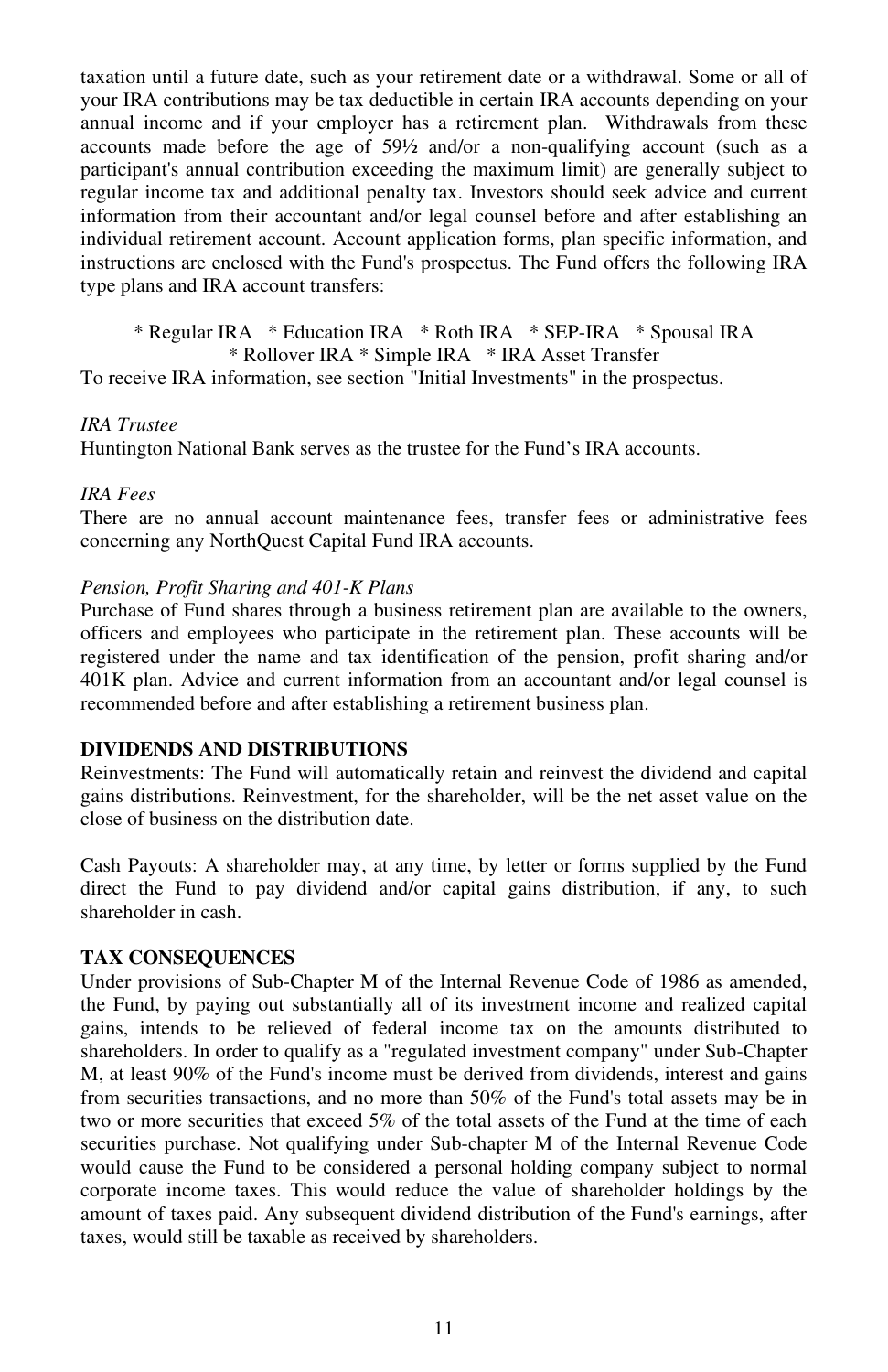Tax Distribution: The Fund's distributions (capital gains & dividend income), whether received by shareholders in cash or reinvested in additional shares of the Fund, may be subject to federal income tax payable by shareholders. Distribution of any long-term capital gains realized by the Fund will be taxable to the shareholder as long-term capital gains, regardless of the length of time Fund shares have been held by the investor. All income realized by the Fund including short-term capital gains, will be taxable to the shareholder as ordinary income. Dividends from net income will be made annually or more frequently at the discretion of the Fund's Board of Directors. Dividends received shortly after purchase of Fund shares by an investor will have the effect of reducing the per share net asset value of his/her shares by the amount of such dividends or distributions. This may be considered a return of capital, but the dividend is still subject to federal income and state taxes.

Federal Withholding: The Fund is required by federal law to withhold a percentage of reportable payments (which may include dividends, capital gains, distributions and redemptions) paid to shareholders who have not complied with IRS regulations. In order to avoid this withholding requirement, you must certify on Form W-9 supplied by the Fund that your Social Security or Taxpayer Identification Number provided is correct and that you are not currently subject to back-up withholding or that you are exempt from back-up withholding.

#### **DISTRIBUTION ARRANGEMENTS**

The Fund is a truly no-load Fund in that investors in the Fund pay no purchase or sales fees and no 12b-1 fees.

#### **PRIVACY POLICY**

The U.S. Securities and Exchange Commission has adopted a ruling regarding the "Privacy of Consumer Financial Information" known as 'Regulation S-P'. This regulation states that financial institutions, such as your Fund, must provide Fund shareholders with this notice of the Fund's privacy policies and practices on an annual basis. Below, you will find details about the NorthQuest Capital Fund, Inc. privacy policy and practices.

Information We Collect - Our account information forms contain names, addresses, phone numbers, Form W-9 status, and social security or tax identification ("ID") numbers for regular accounts. Our IRA account application forms also contain birth date and beneficiary information. Of course, we also keep record of all securities transactions such as your account balances and transaction histories.

Our Disclosure Statement - The Fund only discloses personal information about you either while you are a shareholder or if you have left the Fund as required by law. The Fund may disclose your personal information to the Fund's service providers that agree to protect the confidentiality of your information and to use the information only for the purposes for which we disclose the information to them. We do not otherwise provide nonpublic personal information about you to outside firms, organizations or individuals except to our attorneys, accountants, and as permitted by law.

Fund shareholders may call 800-239-9136 if they have any questions about the Fund's privacy policies and practices.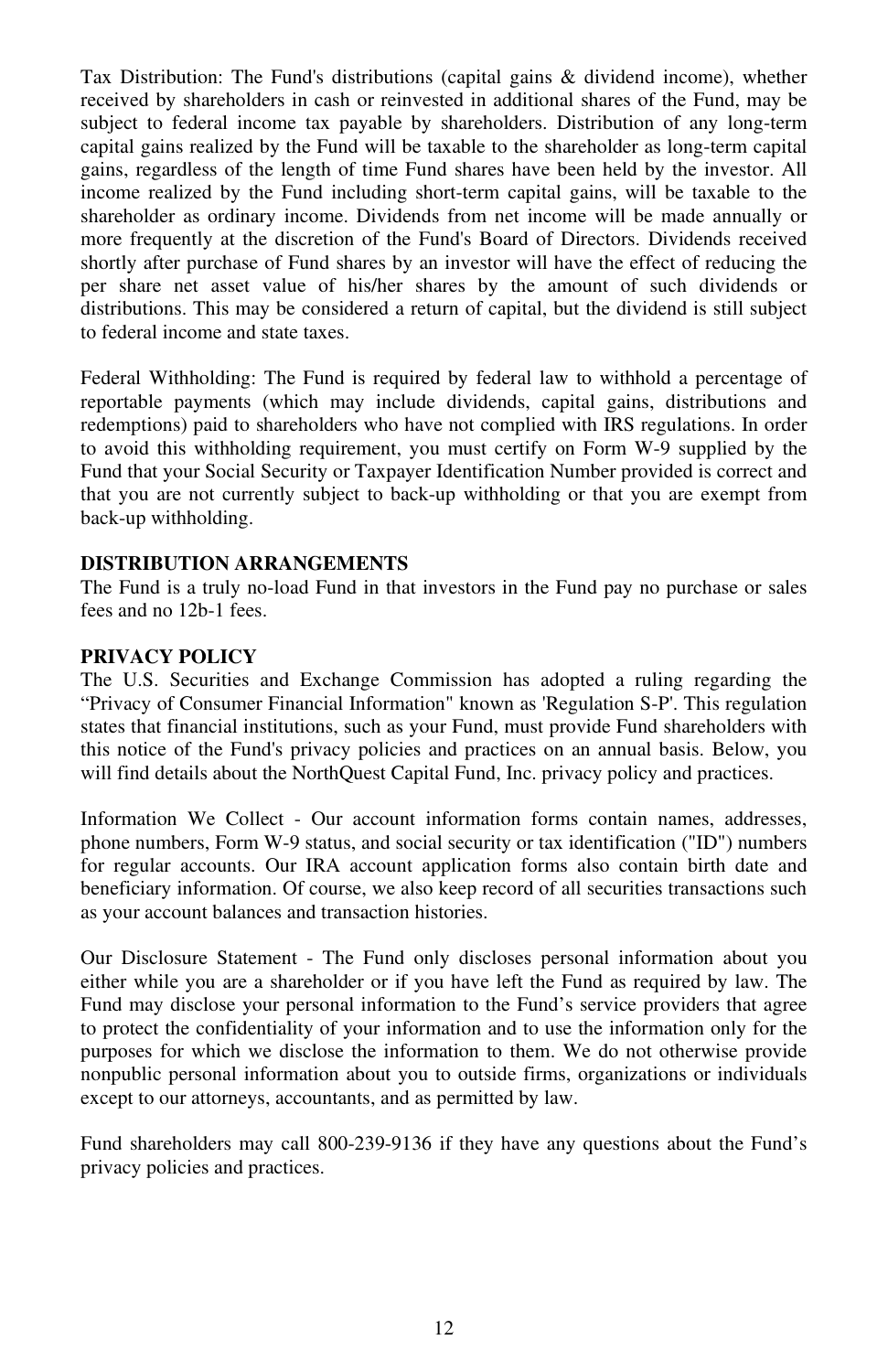#### **FINANCIAL HIGHLIGHTS**

Financial Highlights: The financial highlights table is intended to help you understand the Fund's financial performance per share for the period from January 1, 2017 to December 31, 2021. The total returns in the table represent the rate that an investor would have earned (or lost) on an investment in the Fund (assuming reinvestment of all dividends and distributions). This information has been audited by Sanville & Company, independent registered public accounting firm, whose report, along with the Fund's financial statements, are included in the "Statement of Additional Information", that is available upon request.

#### Financial Highlights

For a share of capital stock outstanding throughout the period

|                                                                                                                | <b>Years Ended</b> |            |            |         |            |            |            |            |            |            |
|----------------------------------------------------------------------------------------------------------------|--------------------|------------|------------|---------|------------|------------|------------|------------|------------|------------|
|                                                                                                                | 12/31/2021         |            | 12/31/2020 |         | 12/31/2019 |            | 12/31/2018 |            | 12/31/2017 |            |
| Net Asset Value, at Beginning of Year                                                                          | S                  | 21.28      | \$         | 19.85   | \$         | 15.07      | \$.        | 16.38      | \$         | 14.34      |
| Income (Loss) From Investment Operations:<br>Net Investment Loss <sup>*</sup><br>Net Gain (Loss) on Securities |                    | (0.20)     |            | (0.14)  |            | (0.10)     |            | (0.10)     |            | (0.09)     |
| (Realized and Unrealized)                                                                                      |                    | 7.14       |            | 4.03    |            | 5.49       |            | (0.30)     |            | 3.36       |
| Total from Investment Operations                                                                               |                    | 6.94       |            | 3.89    |            | 5.39       |            | (0.40)     |            | 3.27       |
| Distributions from Realized Capital Gains                                                                      |                    | (1.70)     |            | (2.46)  |            | (0.61)     |            | (0.91)     |            | (1.23)     |
| Net Asset Value, at End of Year                                                                                |                    | 26.52      | \$         | 21.28   | \$         | 19.85      | \$.        | 15.07      | \$         | 16.38      |
| Total Return **                                                                                                |                    | 32.58%     |            | 19.70%  |            | 35.75%     |            | $(2.34)\%$ |            | 22.73%     |
| Ratios/Supplemental Data:                                                                                      |                    |            |            |         |            |            |            |            |            |            |
| Net Assets at End of Year (Thousands) \$                                                                       |                    | 8,252      | \$         | 5,861   | \$         | 5,175      | \$         | 3,808      | \$         | 3,842      |
| Ratio of Expenses to Average Net Assets<br>Ratio of Net Investment Loss to                                     |                    | 1.47%      |            | 1.59%   |            | 1.60%      |            | 1.65%      |            | 1.75%      |
| <b>Average Net Assets</b>                                                                                      |                    | $(0.83)\%$ |            | (0.67)% |            | $(0.55)\%$ |            | $(0.61)\%$ |            | $(0.55)\%$ |
| Portfolio Turnover                                                                                             |                    | 15.24%     |            | 30.94%  |            | 22.90%     |            | 13.30%     |            | 21.78%     |

\* Per share net investment loss has been determined on the basis of average shares outstanding during the year.

\*\* Assumes reinvestment of dividends.